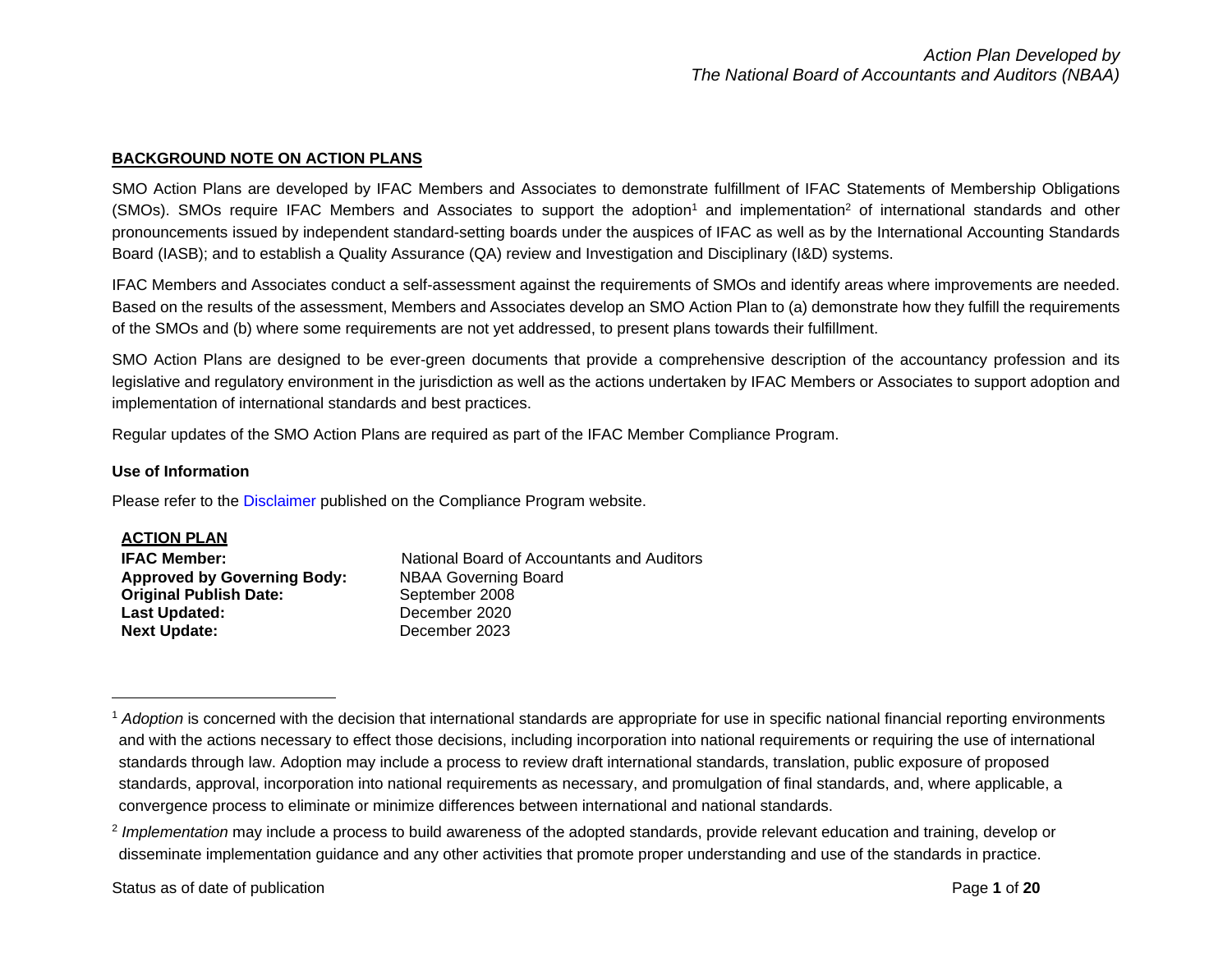## **Action Plan Subject:** SMO 1–Quality Assurance<br>**Action Plan Objective:** Further develop the Audit C Further develop the Audit Quality Assurance (AQA) Review System in line with SMO 1 requirements

#### **Background**

Under Sec. 4 (h) of the Accountants and Auditors (Registration) Act, CAP 286 R.E 2002, the National Board of Accountants and Auditors (NBAA) is responsible for quality assurance reviews for audits - carrying out the first group of visits in 2005. . Quality reviews done by the NBAA have been developed to be in compliance with International Standard on Quality Control 1 (ISQC 1) and Statement of Membership Obligation (SMO) 1.

The scope of the Audit Quality Assurance (AQA) review program is:

• All attest Registered Auditors (audit firms) are subject to engagement reviews where a sample of attest engagements files are reviewed at least once in a review cycle. The review cycle is normally three (3) years.

• All audit firms involved in the audit of listed companies (including audits of subsidiaries/associates/joint ventures) are subject to firm reviews at least once in a review cycle.

| # | <b>Start Date</b>        | <b>Action</b>                                                                                                                                                                                                                                                                                                                                                                                                                                                                                                                                                                                                                                                                                                                                                                                                                                                                                   | <b>Completion</b><br><b>Date</b> | <b>Responsibility</b>                                              | <b>Resources</b>  |
|---|--------------------------|-------------------------------------------------------------------------------------------------------------------------------------------------------------------------------------------------------------------------------------------------------------------------------------------------------------------------------------------------------------------------------------------------------------------------------------------------------------------------------------------------------------------------------------------------------------------------------------------------------------------------------------------------------------------------------------------------------------------------------------------------------------------------------------------------------------------------------------------------------------------------------------------------|----------------------------------|--------------------------------------------------------------------|-------------------|
|   | <b>Ongoing Processes</b> |                                                                                                                                                                                                                                                                                                                                                                                                                                                                                                                                                                                                                                                                                                                                                                                                                                                                                                 |                                  |                                                                    |                   |
|   | Ongoing                  | Setting timing and format of continuous review of<br>the AQA program to ensure effective operation of<br>the program and to ensure compliance with SMO 1<br>requirements. The QA review reports containing<br>summary of the matters which are identified during<br>the monitoring visit are send to the audit firms for<br>them to act upon. Further to that we require audit<br>firms to respond to all matters raised setting out the<br>actions they have taken or plan to take, together<br>with the timetable for their actions.<br>This includes periodic review of the operation of the<br>AQA system and updating the Action Plan for<br>future activities where necessary.<br>Two additional audit quality reviewers were<br>recruited in 2015 and a Trainer/ Consultant<br>was employed up to June 2020.<br>Small and medium audit firms have<br>subscribed to Private Audit Company | Ongoing                          | <b>Member Services</b><br>Department<br>Manager<br><b>NBAA CEO</b> | <b>NBAA Staff</b> |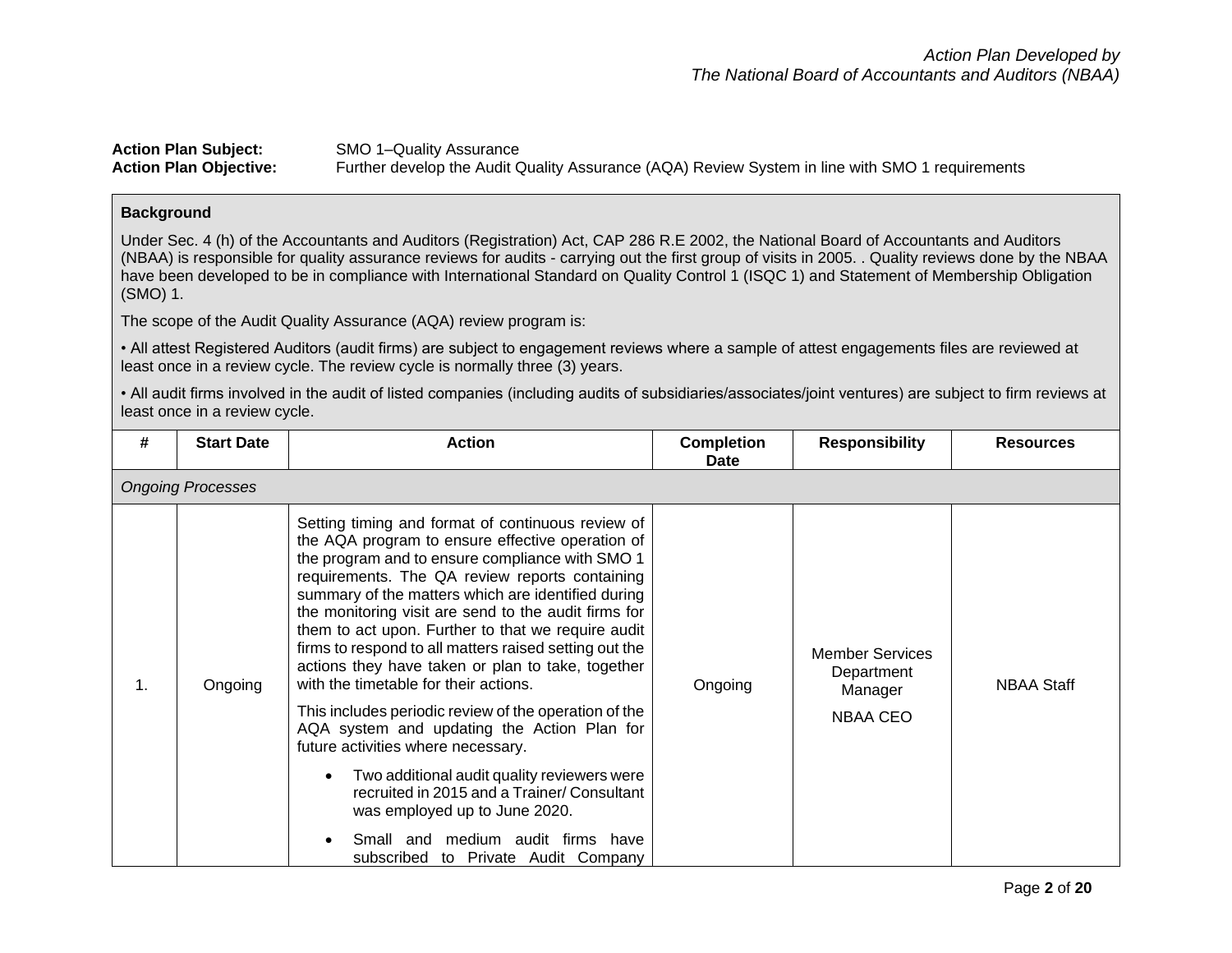|    |                                         | System, an electronic audit manual and<br>training on the manual was conducted in<br>August 2016 to build capacity on the AQA<br>manual. Every year NBAA conducts two<br>seminars on ISQC 1 and ISAs.                                                      |          |          |                   |  |
|----|-----------------------------------------|------------------------------------------------------------------------------------------------------------------------------------------------------------------------------------------------------------------------------------------------------------|----------|----------|-------------------|--|
|    | Review of NBAA's Compliance Information |                                                                                                                                                                                                                                                            |          |          |                   |  |
| 2. | Annually                                | There is a need to review the SMO 1 information<br>annually as there may have been changes to the<br>legislative and or administrative landscape.<br>Carry out periodic review of NBAA's responses and<br>update sections relevant to SMO 1, as necessary. | Annually | NBAA CEO | <b>NBAA Staff</b> |  |

# **Main Requirements of SMO 1**

| <b>Requirements</b>                                                                                                                                                     | Υ | N | <b>Partially</b> | <b>Comments</b> |
|-------------------------------------------------------------------------------------------------------------------------------------------------------------------------|---|---|------------------|-----------------|
| <b>Scope of the System</b>                                                                                                                                              |   |   |                  |                 |
| At a minimum, mandatory QA reviews are<br>1.<br>required for all audits of financial statements.                                                                        | Υ |   |                  |                 |
| Quality Control Standards and Other Quality<br><b>Control Guidance</b>                                                                                                  |   |   |                  |                 |
| Firms are required to implement a system of<br>2.<br>quality control in accordance with the quality<br>control standards.                                               | Υ |   |                  |                 |
| Most up to date versions of ISQC 1 and other<br>3.<br>relevant ISA are adopted as the quality control<br>standards.                                                     | Υ |   |                  |                 |
| Member Body assists firms in understanding<br>4.<br>the objectives of quality control and in<br>implementing and maintaining appropriate<br>systems of quality control. | Y |   |                  |                 |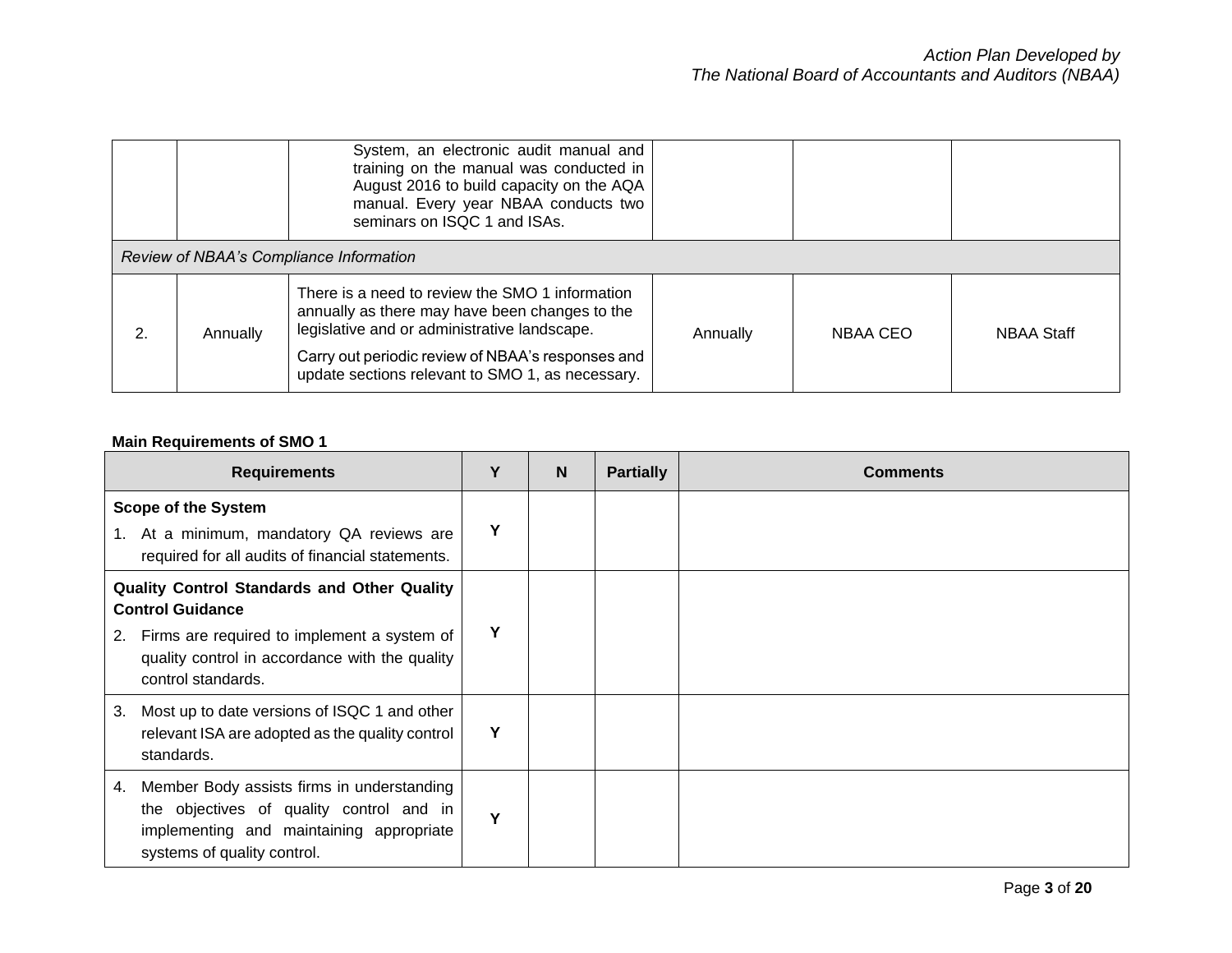| <b>Requirements</b>                                                                                                                                                                  | Y | N | <b>Partially</b> | <b>Comments</b>                                                            |
|--------------------------------------------------------------------------------------------------------------------------------------------------------------------------------------|---|---|------------------|----------------------------------------------------------------------------|
| <b>Review Cycle</b><br>A cycle-based, risk-based, or a mixed<br>5.<br>approach for selecting firms for QA review is<br>used.                                                         | Y |   |                  | A cycle-based approach is used                                             |
| For cycle-based approach, quality control<br>6.<br>reviews are required to take place at least<br>every six years (and every three years for<br>audits of public interest entities). | Y |   |                  | A three year cycle-based is used                                           |
| <b>QA Review Team</b><br>Independence of the QA Team is assessed<br>7.                                                                                                               | Y |   |                  | Four NBAA staff guided by a consultant carries out the quality<br>reviews. |
| and documented.                                                                                                                                                                      |   |   |                  |                                                                            |
| QA Team possesses appropriate levels of<br>8.<br>expertise.                                                                                                                          |   |   | <b>Partially</b> | NBAA QA team need more training to update and build<br>competence.         |
| <b>Reporting</b><br>Documentation of evidence supporting the<br>9.<br>quality control review report is required.                                                                     | Y |   |                  |                                                                            |
| 10. A written report is issued upon conclusion of<br>the QA review and provided to the firm/partner<br>reviewed.                                                                     | Y |   |                  |                                                                            |
| <b>Corrective and Disciplinary Actions</b>                                                                                                                                           |   |   |                  |                                                                            |
| 11. Reviewed firms/partners are required to make<br>timely adjustments to meet recommendations<br>from the review report.                                                            | Y |   |                  |                                                                            |
| 12. QA review system is linked to<br>the<br>Investigation and Discipline system.                                                                                                     | Y |   |                  |                                                                            |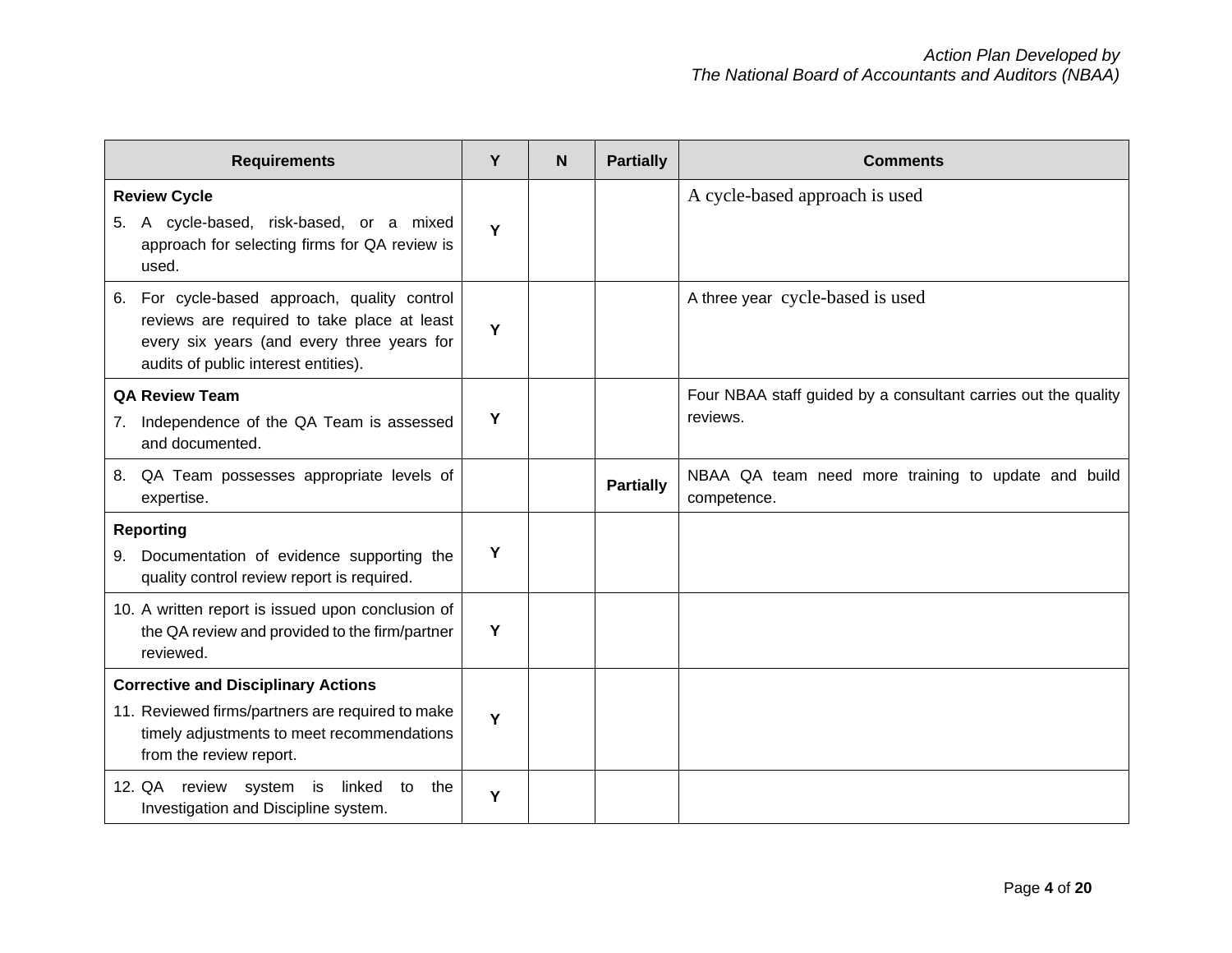| <b>Requirements</b>                                                                                                                                                                                                 |   | N | <b>Partially</b> | <b>Comments</b>                                                                                                                                                                                                                                       |
|---------------------------------------------------------------------------------------------------------------------------------------------------------------------------------------------------------------------|---|---|------------------|-------------------------------------------------------------------------------------------------------------------------------------------------------------------------------------------------------------------------------------------------------|
| <b>Consideration of Public Oversight</b><br>body responsible for QA<br>reviews<br>13. The<br>cooperates with its oversight body and shares<br>information on the functioning of the QA<br>review system, as needed. |   |   |                  | N/A - The NBAA has dual functions. Member body and<br>oversight (regulatory) body. There is change of law proposal to<br>establish an independent committee to review audit quality<br>reviews which will be tabled to the Parliament in August 2021. |
| Regular Review of Implementation and<br><b>Effectiveness</b><br>14. Regular reviews of implementation<br>and<br>effectiveness of the system are performed.                                                          | v |   |                  |                                                                                                                                                                                                                                                       |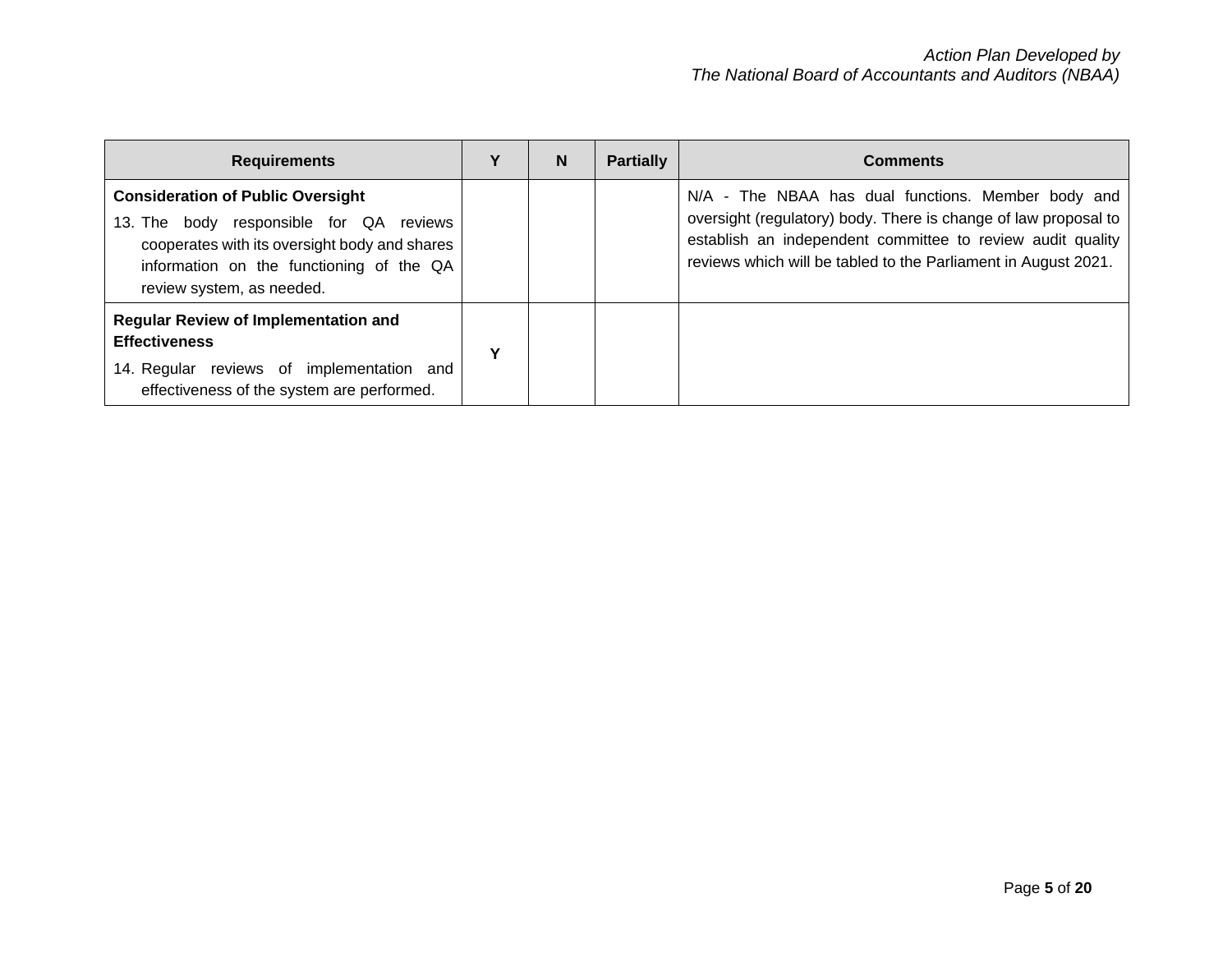**Action Plan Subject:** SMO 2–International Education Standards for Professional Accountants and Other Pronouncements issued by the IAESB **Action Plan Objective:** To ensure that all IES requirements are incorporated into NBAA's Education requirements

### **Background**

NBAA qualification was developed in line with the requirements of the International Education Standards (IESs). Candidates are required to hold a university degree in accounting or an equivalent qualification before being admitted into the NBAA professional examinations. After passing the NBAA final stage of professional examinations, candidates must undergo a minimum of 3 years of practical experience in order to obtain the appropriate certification by NBAA. To maintain membership there must be satisfaction of Continuing Professional Development (CPD) requirements consistent with International Education Standard (IES) 7, *Continuing Professional Development: A Program of Lifelong Learning and Continuing Development of Professional Competence*.

THE ACCOUNTANTS AND AUDITORS (REGISTRATION) BY-LAWS, 2017 , by-law 16 on Continuing Professional Development (CPD) require professional accountants to attain a minimum of forty hours of continuing professional development every year.

| #  | <b>Start Date</b>                    | <b>Action</b>                                                                                                                                                                                                                                                                                                                                                                                                                                                                                                                                                                      | <b>Completion</b><br>Date | <b>Responsibility</b>                                            | <b>Resources</b>  |  |  |  |
|----|--------------------------------------|------------------------------------------------------------------------------------------------------------------------------------------------------------------------------------------------------------------------------------------------------------------------------------------------------------------------------------------------------------------------------------------------------------------------------------------------------------------------------------------------------------------------------------------------------------------------------------|---------------------------|------------------------------------------------------------------|-------------------|--|--|--|
|    | <b>Professional Education System</b> |                                                                                                                                                                                                                                                                                                                                                                                                                                                                                                                                                                                    |                           |                                                                  |                   |  |  |  |
| 3. | Ongoing                              | Create awareness of IES 8, Competence Requirements<br>Audit Professionals issued by International<br>for<br>Accounting Education Standards Board (IAESB) to<br>stakeholders through CPD and training programs. Audit<br>professionals will be required to obtain appropriate level<br>of CPD hours.                                                                                                                                                                                                                                                                                | Ongoing                   | <b>Member Services</b><br>Department<br>Manager and NBAA<br>CEO. | NBAA staff        |  |  |  |
| 4. | Ongoing                              | Keep education programs up to date with new IES<br>requirement to ensure quality professional education in<br>Tanzania.<br>Economics subject was added in the NBAA Professional<br>syllabus during the last syllabus review (November<br>2019) to comply with IES requirements.<br>In 2018 and 2019 NBAA conducted training of trainers<br>(ToT) which included university trainers, tuition<br>providers and examiners to make them conversant in<br>competence-based syllabi.<br>Efforts are being made to secure funds so that ToT will<br>be done in 2021/2022 Financial Year. | Ongoing                   | Education and<br><b>Training Manager</b><br>and NBAA CEO         | <b>NBAA</b> staff |  |  |  |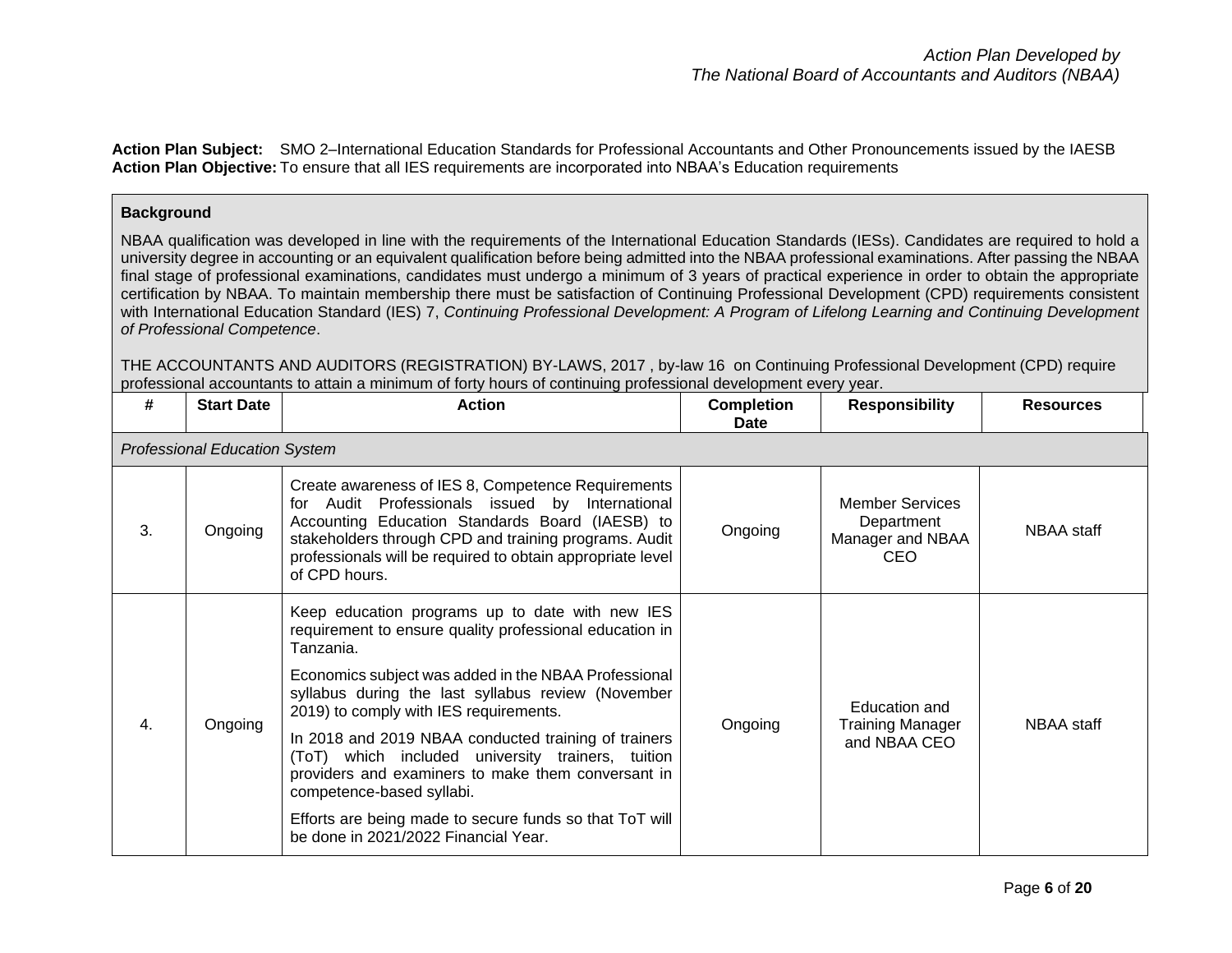|    | <b>Updating and Strengthening CPD Program</b> |                                                                                                                                                                                                                                                                                                                                                                                       |          |                                                                        |                   |  |
|----|-----------------------------------------------|---------------------------------------------------------------------------------------------------------------------------------------------------------------------------------------------------------------------------------------------------------------------------------------------------------------------------------------------------------------------------------------|----------|------------------------------------------------------------------------|-------------------|--|
| 5. | Ongoing                                       | Enforcing CPD requirements by taking disciplinary<br>action to members who do not comply with CPD<br>requirements.<br>Details of the Continuing Professional Development<br>(CPD) activities for the year 2020 can be found at<br>http://www.nbaa.go.tz.cpdcalendar.pdf.                                                                                                              | Ongoing  | <b>Member Services</b><br>Department<br>Manager and NBAA<br><b>CEO</b> | NBAA staff        |  |
|    |                                               | Maintaining Compliance on an Ongoing Basis                                                                                                                                                                                                                                                                                                                                            |          |                                                                        |                   |  |
| 6. | Ongoing                                       | Continuous and timely communication of new updates<br>from IES to training institutions, students, and<br>profession's stakeholders.<br>Both Accounting and professional syllabi were reviewed<br>in line with IES requirements and were effective from<br>November 2019.<br>All major subject areas as pronounced by the IAESB are<br>accommodated in the NBAA professional syllabi. | Ongoing  | Education and<br><b>Training Manager</b><br>and NBAA CEO               | NBAA staff        |  |
|    | Review of NBAA's Compliance Information       |                                                                                                                                                                                                                                                                                                                                                                                       |          |                                                                        |                   |  |
| 7. | Annually                                      | There is a need to review the SMO 2 information<br>annually as there may have been changes to the<br>legislative and or administrative landscape.<br>Carry out periodic review of NBAA's responses to SMO<br>2 and update, as necessary.                                                                                                                                              | Annually | NBAA CEO                                                               | <b>NBAA Staff</b> |  |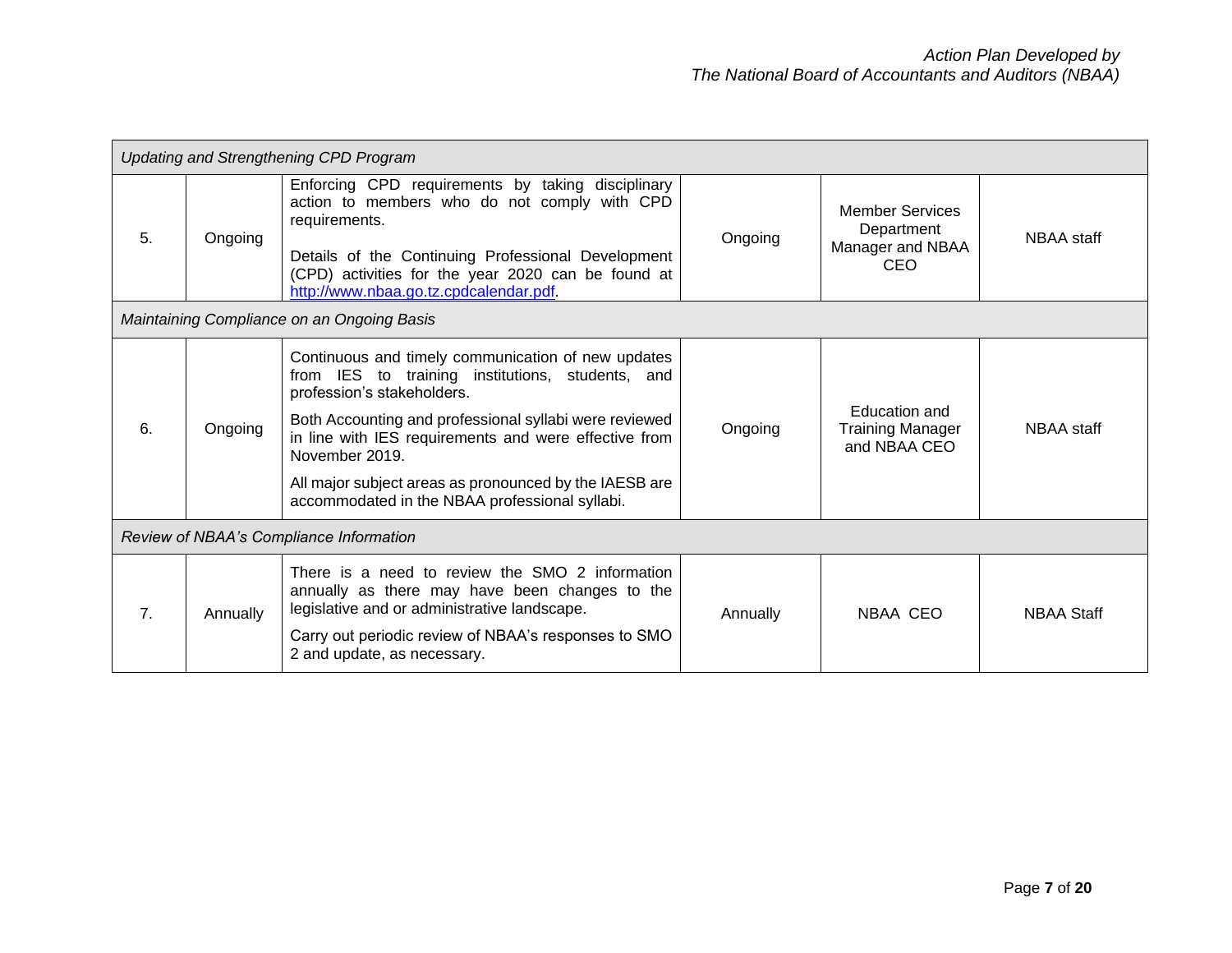Action Plan Subject: SMO 3–International Standards and Other Pronouncements Issued by the IAASB<br>Action Plan Objective: Continue to use best endeavors to maintain ongoing process to adopt and implem Continue to use best endeavors to maintain ongoing process to adopt and implement IAASB Pronouncements

#### **Background**

Under Sec. 4 (e) of the Accountants and Auditors (Registration) Act, CAP 286 R.E 2002, NBAA has a legal mandate to set auditing standards which commenced with adoption, on a wholesale basis, of the International Standards on Auditing (ISAs) in effect as of July 2004 – subsequent to which, the adoption process has continued and evolved so that all subsequent revisions to ISAs are adopted without modification including effective date. Always new auditing standards are included in CPD programme whenever they come out to make members aware for proper implementation.

| #  | <b>Start Date</b>                     | <b>Action</b>                                                                                                                                                                                                                                                                                                                                                                                                                                                                                                                                                                                                                                                                                                                           | <b>Completion</b><br><b>Date</b> | <b>Responsibility</b>                                       | <b>Resources</b> |  |
|----|---------------------------------------|-----------------------------------------------------------------------------------------------------------------------------------------------------------------------------------------------------------------------------------------------------------------------------------------------------------------------------------------------------------------------------------------------------------------------------------------------------------------------------------------------------------------------------------------------------------------------------------------------------------------------------------------------------------------------------------------------------------------------------------------|----------------------------------|-------------------------------------------------------------|------------------|--|
|    |                                       | Support to the implementation of IAASB's standards: Strengthening the CPD program                                                                                                                                                                                                                                                                                                                                                                                                                                                                                                                                                                                                                                                       |                                  |                                                             |                  |  |
| 8. | Ongoing                               | public and general awareness of IAASB's<br>Increasing<br>pronouncements by means of increasing coverage of IAASB<br>Standards in the NBAA publications and through CPD<br>The same initiatives that were undertaken in<br>programs.<br>previous years in support of this action will continue, these<br>included:<br>• Including IAASB standards and Exposure Drafts into the<br>Accountant Journal and the NBAA Website<br>• Forwarding IAASB standards and Exposure Drafts to members<br>• IAASB standards and Exposure Drafts are included in the CPD<br>programmes.<br>. Details of the Continuing Professional Development (CPD)<br>the year 2020 can<br>be found at<br>for<br>activities<br>http://www.nbaa.go.tz.cpdcalendar.pdf | Continuous<br><b>Process</b>     | <b>Member Services</b><br>Department<br>Manager and<br>CEO. | NBAA staff       |  |
|    | <b>Maintaining Ongoing Activities</b> |                                                                                                                                                                                                                                                                                                                                                                                                                                                                                                                                                                                                                                                                                                                                         |                                  |                                                             |                  |  |
| 9. | Ongoing                               | Communicate IAASB drafts to NBAA members and other key<br>stakeholders for comments on a timely manner. NBAA<br>communicates to members on quarterly basis on IAASB<br>exposures drafts.                                                                                                                                                                                                                                                                                                                                                                                                                                                                                                                                                | Ongoing                          | Technical<br>Manager, Member<br>Services                    | NBAA staff       |  |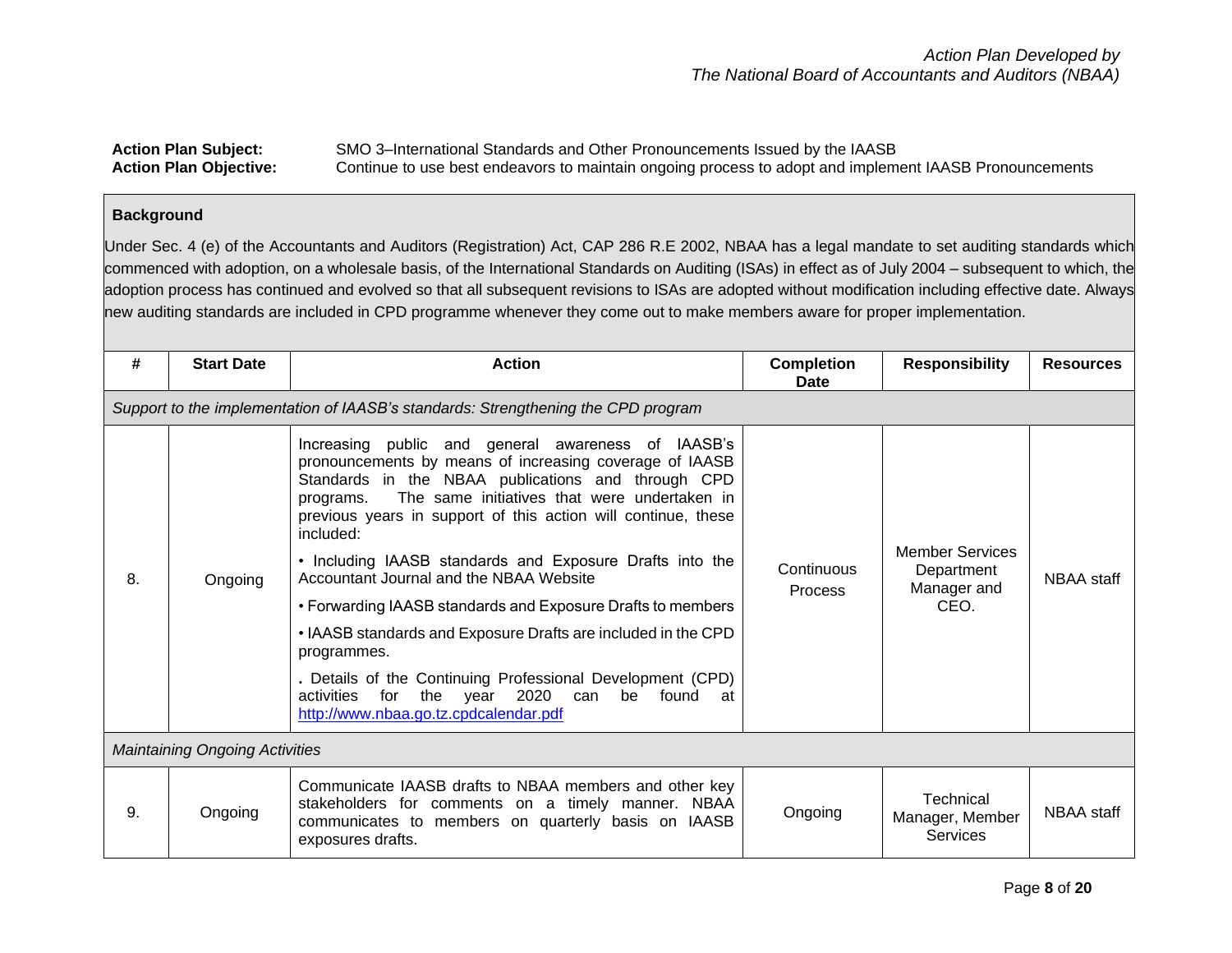|     |                                         | NBAA submits consolidated comments after receiving them<br>from members.<br>NBAA established technical forum to discuss exposure drafts                                                                                                                      |          | Department, and<br><b>CEO</b>                              |                   |  |
|-----|-----------------------------------------|--------------------------------------------------------------------------------------------------------------------------------------------------------------------------------------------------------------------------------------------------------------|----------|------------------------------------------------------------|-------------------|--|
| 10. | Ongoing                                 | Ensure time implementation and compliance with IAASB<br>standards by small and medium entities (SMEs) by mandatorily<br>require them to use any network software which is ISAs<br>compliant                                                                  | Ongoing  | <b>Member Services</b><br>Department                       | NBAA staff        |  |
| 11. | Ongoing                                 | Ensuring that new and existing ISAs are incorporated in the<br>syllabus of Accounting training institutions. NBAA reviewed its<br>syllabi in 2019.<br>Currently, new standards and tax laws are tested in the NBAA<br>examinations on their effective dates. | Ongoing  | Education and<br>Training<br>Department<br>Manager and CEO | NBAA staff        |  |
|     | Review of NBAA's Compliance Information |                                                                                                                                                                                                                                                              |          |                                                            |                   |  |
| 12. | Annually                                | There is a need to review the SMO 3 information annually as<br>there may have been changes to the legislative and or<br>administrative landscape.<br>Carry out periodic review of NBAA's responses to SMO 3 and<br>update, as necessary.                     | Annually | NBAA CEO                                                   | <b>NBAA Staff</b> |  |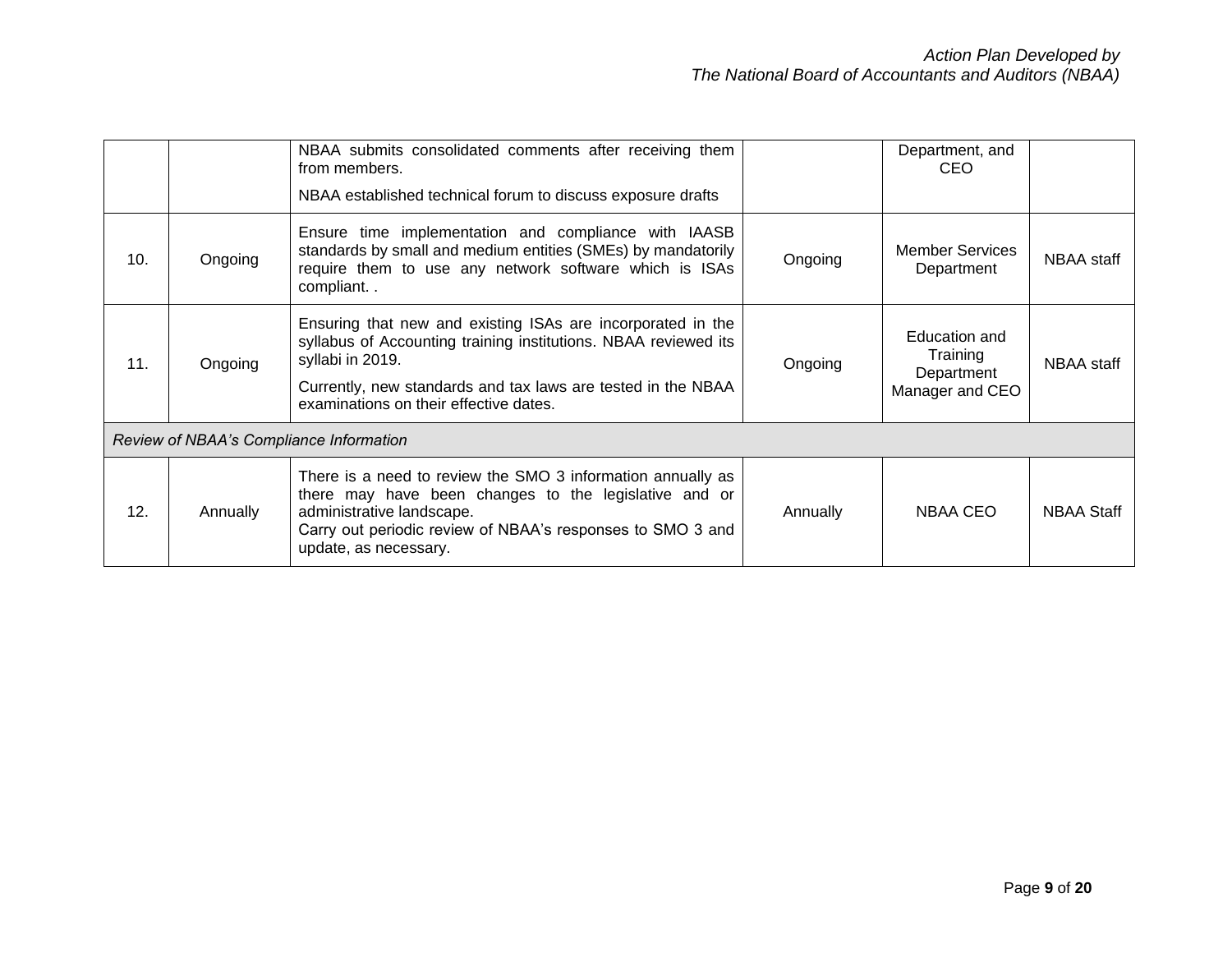| <b>Action Plan Subject:</b>   | SMO 4–IESBA Code of Ethics for Professional Accountants                                               |
|-------------------------------|-------------------------------------------------------------------------------------------------------|
| <b>Action Plan Objective:</b> | Continue to use best endeavors to maintain ongoing process to adopt and implement IFAC Code of Ethics |

## **Background**

NBAA has adopted the Code of Ethics issued by the International Ethics Standards Board for Accountants (IESBA). Any Code revisions are automatically adopted and communicated to members without modification including effective date. The IESBA Code of Ethics is applicable without exception. The Accountants and Auditors (Registration) By-Laws, 2017 reflects the adoption of the IESBA Code of Ethics.

Tanzania has adopted the new IESBA *Code of Ethics for Professional Accountants, which* was effective from April 15, 2016. The Accountants and Auditors (Registration) By-Laws, 2017 require professional accountants in Tanzania to comply with the requirements enshrined in the IFAC Code of Ethics for professional Accountants.

| #   | <b>Start Date</b>                           | <b>Action</b>                                                                                                                                                                                                                                                                                                                                                                                                                                                                                      | Completio<br>n Date | <b>Responsibility</b>                                                                                                           | <b>Resources</b> |  |  |
|-----|---------------------------------------------|----------------------------------------------------------------------------------------------------------------------------------------------------------------------------------------------------------------------------------------------------------------------------------------------------------------------------------------------------------------------------------------------------------------------------------------------------------------------------------------------------|---------------------|---------------------------------------------------------------------------------------------------------------------------------|------------------|--|--|
|     | Strengthening the education and CPD program |                                                                                                                                                                                                                                                                                                                                                                                                                                                                                                    |                     |                                                                                                                                 |                  |  |  |
| 13. | Ongoing                                     | Update NBAA members and other key stakeholders on timely<br>basis of the professional ethics requirements through<br>seminars<br>publications<br>incorporating<br>in education syllabus and final<br>ethics<br>examinations<br>In 2020 (January to December), there will more than 18 events on<br>the CPD programmes. Details of the Continuing Professional<br>Development (CPD) activities for the year 2020 can be found at<br>http://www.nbaa.go.tz.cpdcalendar.pdf                           | Ongoing             | <b>Technical Service</b><br>Department<br>Manager,<br><b>Technical</b><br>Manager<br>Examination<br>department, and<br>NBAA CEO | NBAA staff       |  |  |
| 14. | Ongoing                                     | Ensure that Professional Ethics is given attention in training<br>institutions and in final assessment of professional examinations.<br>This will be achieved by performing the following:<br>Examine candidates in every examination session at the<br>Accounting Technician stage, Foundation stage and at the Final<br>Stages in related subject areas.<br>Professional ethics are given due attention in both Accounting and<br>Professional syllabi and are tested in all examination levels. | Ongoing             | <b>Technical Service</b><br>Department<br>Manager,<br><b>Technical</b><br>Manager<br>Examination<br>department, and<br>NBAA CEO | NBAA staff       |  |  |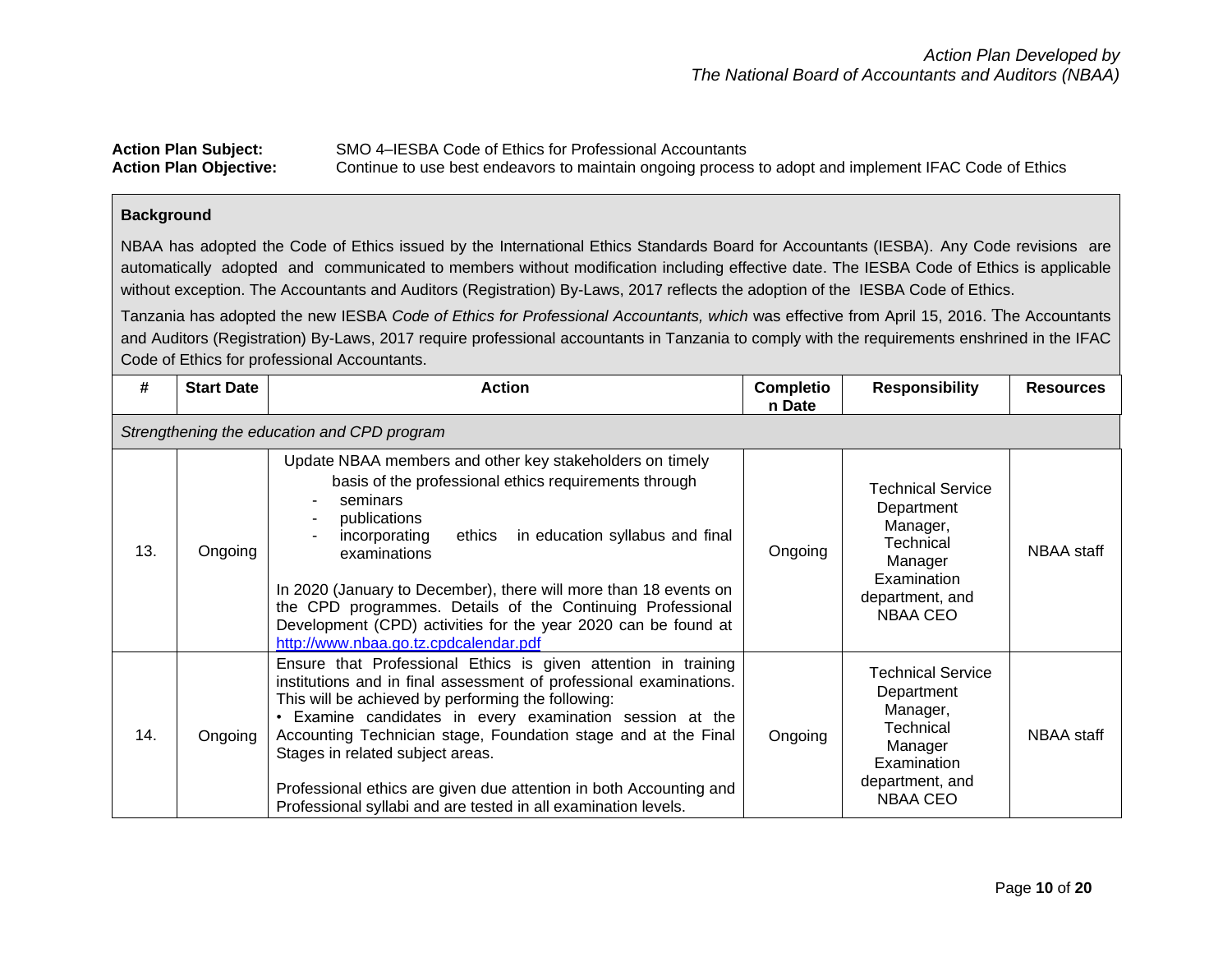|     |          | Continue to update on timely basis education providers, students<br>and professional members on the new requirements and updates<br>from IESBA and NBAA Code of Ethics. This includes incorporation<br>of the IESBA Code of Ethics for Professional Accountants which is<br>effective from 2016 up to 2019.                                                                                                                                                                                                                                                                                                                                          |          |                                                                                                                           |                   |
|-----|----------|------------------------------------------------------------------------------------------------------------------------------------------------------------------------------------------------------------------------------------------------------------------------------------------------------------------------------------------------------------------------------------------------------------------------------------------------------------------------------------------------------------------------------------------------------------------------------------------------------------------------------------------------------|----------|---------------------------------------------------------------------------------------------------------------------------|-------------------|
|     |          | After the approval of the new By-Laws in 2017 NBAA has been:                                                                                                                                                                                                                                                                                                                                                                                                                                                                                                                                                                                         |          |                                                                                                                           |                   |
|     |          | . Publishing new requirements and updates in the NBAA Journal.                                                                                                                                                                                                                                                                                                                                                                                                                                                                                                                                                                                       |          | <b>Technical Service</b><br>Department                                                                                    | NBAA staff.       |
|     |          | • Circulating quarterly updates to Members, the accountancy<br>training institutions, and candidates; and                                                                                                                                                                                                                                                                                                                                                                                                                                                                                                                                            |          | Manager, Technical<br>Manager<br>Examination<br>department, and<br><b>NBAA Chief</b><br><b>Executive Officer</b><br>(CEO) |                   |
| 15. | Ongoing  | • Create awareness during visits to training institutions and tuition<br>providers and seminars to students. Tanzania has adopted the new<br><b>IESBA Code of Ethics for Professional Accountants which was</b><br>effective from April 15, 2016. The Code of Ethics for Professional<br>Accountants has now a legal backup after being recognized in the<br>new By-laws which is expected to be approved and gazetted at the<br>end of April 2017. A clause in the by-laws has been put to require<br>members to comply with IFAC code of Ethics for Professional<br>Accountants.<br>NBAA will continue to submit its comments on the IESBA- issued | Ongoing  |                                                                                                                           |                   |
|     |          | Exposure Drafts.                                                                                                                                                                                                                                                                                                                                                                                                                                                                                                                                                                                                                                     |          |                                                                                                                           |                   |
|     |          | Review of NBAA's Compliance Information                                                                                                                                                                                                                                                                                                                                                                                                                                                                                                                                                                                                              |          |                                                                                                                           |                   |
| 16. | Annually | There is a need to review the SMO 4 information annually as there<br>may have been changes to the legislative and or administrative<br>landscape.<br>Carry out periodic review of NBAA's responses to SMO 4 and<br>update, as necessary.                                                                                                                                                                                                                                                                                                                                                                                                             | Annually | <b>NBAA CEO</b>                                                                                                           | <b>NBAA Staff</b> |
|     |          |                                                                                                                                                                                                                                                                                                                                                                                                                                                                                                                                                                                                                                                      |          |                                                                                                                           |                   |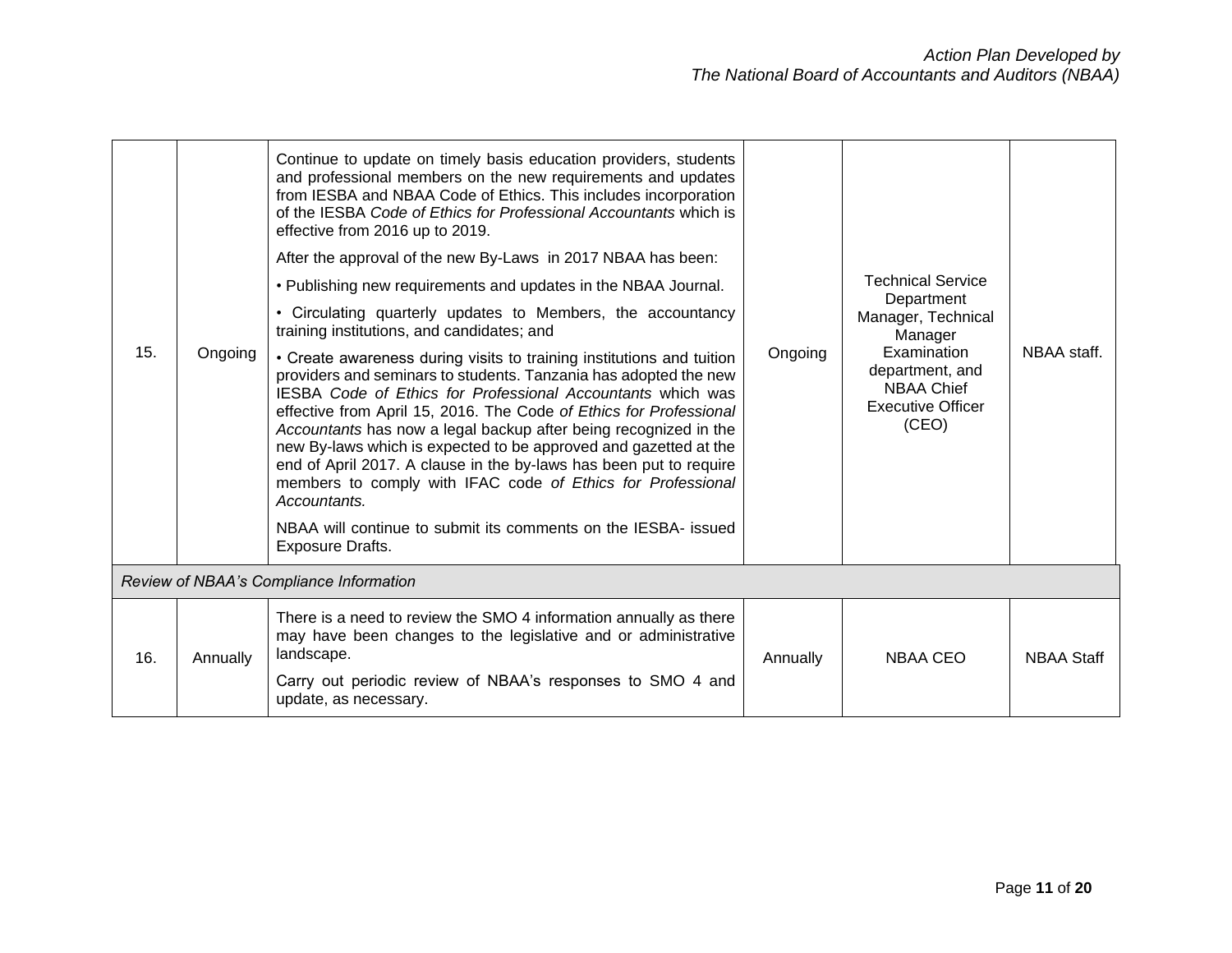**Action Plan Subject:** SMO 5–International Public Sector Accounting Standards and Other Pronouncements Issued by the IPSASB **Action Plan Objective:** Continue to use best endeavors to assist in the adoption and implementation of IPSASs in Tanzania

#### **Background**

International Public Sector Accounting Standards (IPSASs) have been adopted in Tanzania – particularly, modified cash-basis for the Central Government and accrual basis for the Local Government Authorities effective from 2006 and 2009, respectively. From financial year 2012/2013 the Central Government has adopted IPSAS accrual basis as issued by IPSASB (Treasury Circular no.12 of financial year 2014/2015). NBAA continues best endeavors to ensure its members who operate in the public sector have access to training about the application of IPSASs and that those responsible for adoption of IPSASs have an ongoing process to do so.

| #   | <b>Start</b><br><b>Date</b>        | <b>Action</b>                                                                                                                                                                                                                                                                                                                                                                                                                                                                                                                                                                                                                                                                                                                                                                 | <b>Completion</b><br><b>Date</b> | <b>Responsibility</b>                                                | <b>Resources</b> |  |  |  |  |
|-----|------------------------------------|-------------------------------------------------------------------------------------------------------------------------------------------------------------------------------------------------------------------------------------------------------------------------------------------------------------------------------------------------------------------------------------------------------------------------------------------------------------------------------------------------------------------------------------------------------------------------------------------------------------------------------------------------------------------------------------------------------------------------------------------------------------------------------|----------------------------------|----------------------------------------------------------------------|------------------|--|--|--|--|
|     |                                    | Continue to improve the adoption and implementation of IPSAS in Tanzania                                                                                                                                                                                                                                                                                                                                                                                                                                                                                                                                                                                                                                                                                                      |                                  |                                                                      |                  |  |  |  |  |
| 17. | Ongoing                            | Establish Technical Round Tables to discuss and review Technical<br>Matters of interest to the profession including new IPSASB<br>pronouncements and ED drafts. This has been now necessitated by<br>the decision made by the Central Government of the United Republic<br>of Tanzania through pronouncement made by the Accountant General<br>to adopt IPSASs accrual basis from July 2012.<br>The Technical Round Tables will comprise members of the professions<br>who have interest in the matter and are willing to volunteer their time<br>to contribute to the profession's development.<br>NBAA established technical forum to discuss various issues of interest<br>to the profession including application of accounting and auditing<br>standards in the country. | Ongoing                          | Technical<br>Service<br>Department<br>Manager and<br><b>NBAA CEO</b> | NBAA staff       |  |  |  |  |
|     | <b>Maintaining Ongoing Process</b> |                                                                                                                                                                                                                                                                                                                                                                                                                                                                                                                                                                                                                                                                                                                                                                               |                                  |                                                                      |                  |  |  |  |  |
| 18. | Ongoing                            | Communicates IPSASB Exposure Drafts to NBAA members and other<br>key stakeholders for comments on a timely manner.<br>NBAA submits consolidated comments after receiving them from<br>members.<br>NBAA established IPSASs technical forum to discuss exposure drafts                                                                                                                                                                                                                                                                                                                                                                                                                                                                                                          | Ongoing                          | Technical<br>Service<br>Department<br>Manager,<br>CEO                | NBAA staff       |  |  |  |  |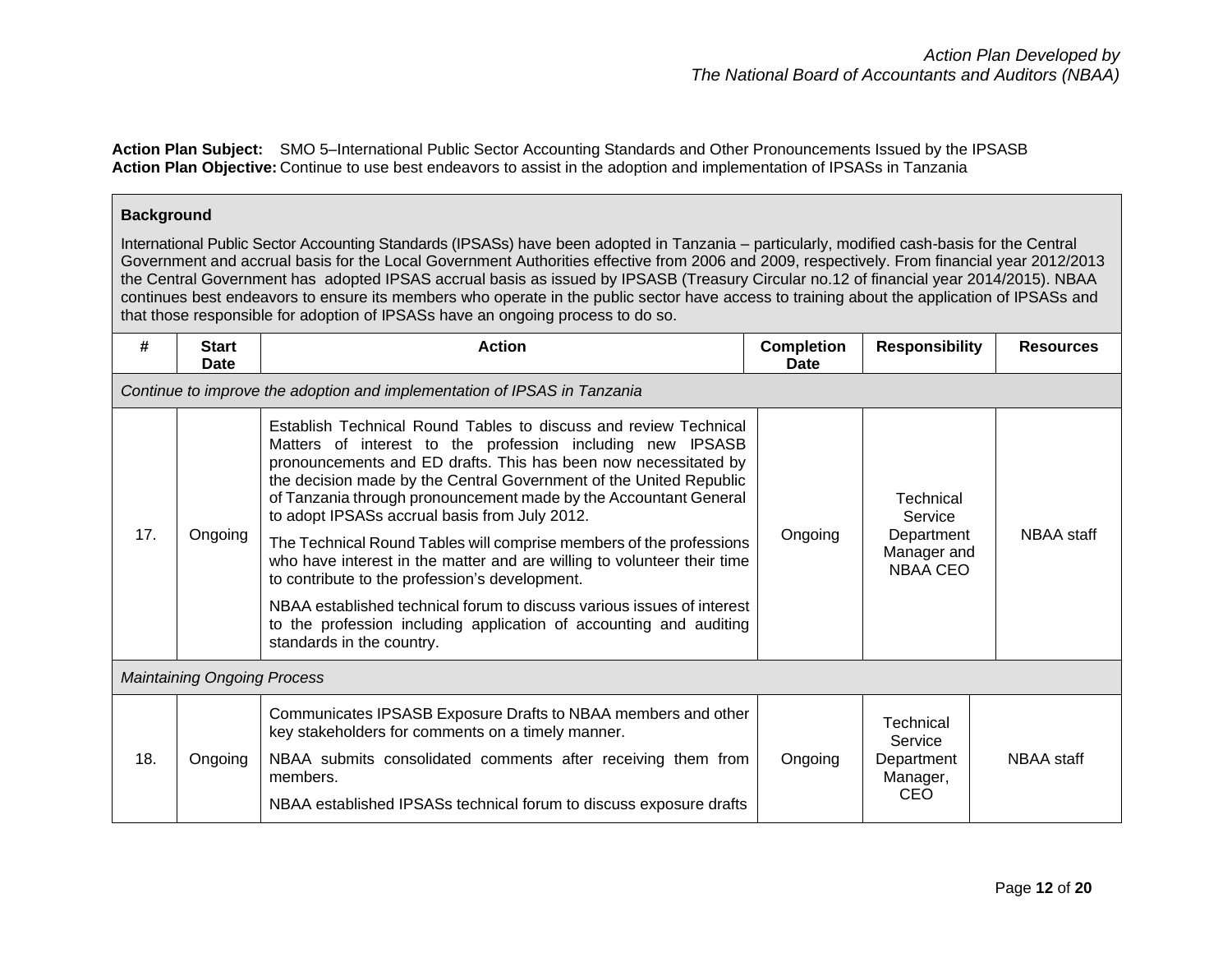| 19. | Ongoing  | Ensure that NBAA members who operate in the public sector have<br>access to the capacity building program developed (training on<br>IPSASs) and that those responsible for adoption of IPSASs through:<br>- CPD on public sector.<br>- Incorporating IPSAS on training and final exams; and<br>- Commenting on IPSAS exposure drafts on timely manner.<br>For 2020/2021, initiatives that will be undertaken in support of this<br>action will be to:<br>• Continue to examine IPSAS in the NBAA examinations.<br>• Include topics of IPSAS in the CPD Programmes and have at least<br>one IPSASs workshop for four days.<br>Conduct three IPSASs workshops per year<br>In addition, NBAA commenced training and certification on IPSAS<br>Diploma, two intakes for six month period each in February and<br>August each year, It is an ongoing activity. | Ongoing  | Technical<br>Service<br>Department<br>Manager,<br>Examinations<br>and Training<br>Manager, and<br><b>NBAA CEO</b> | NBAA staff        |
|-----|----------|-----------------------------------------------------------------------------------------------------------------------------------------------------------------------------------------------------------------------------------------------------------------------------------------------------------------------------------------------------------------------------------------------------------------------------------------------------------------------------------------------------------------------------------------------------------------------------------------------------------------------------------------------------------------------------------------------------------------------------------------------------------------------------------------------------------------------------------------------------------|----------|-------------------------------------------------------------------------------------------------------------------|-------------------|
|     |          | Review of NBAA's Compliance Information                                                                                                                                                                                                                                                                                                                                                                                                                                                                                                                                                                                                                                                                                                                                                                                                                   |          |                                                                                                                   |                   |
| 20. | Annually | There is a need to review the SMO 5 information annually as there<br>may have been changes to the legislative and or administrative<br>landscape.<br>Carry out periodic review of NBAA's responses to SMO 5 and<br>update, as necessary.                                                                                                                                                                                                                                                                                                                                                                                                                                                                                                                                                                                                                  | Annually | NBAA CEO                                                                                                          | <b>NBAA Staff</b> |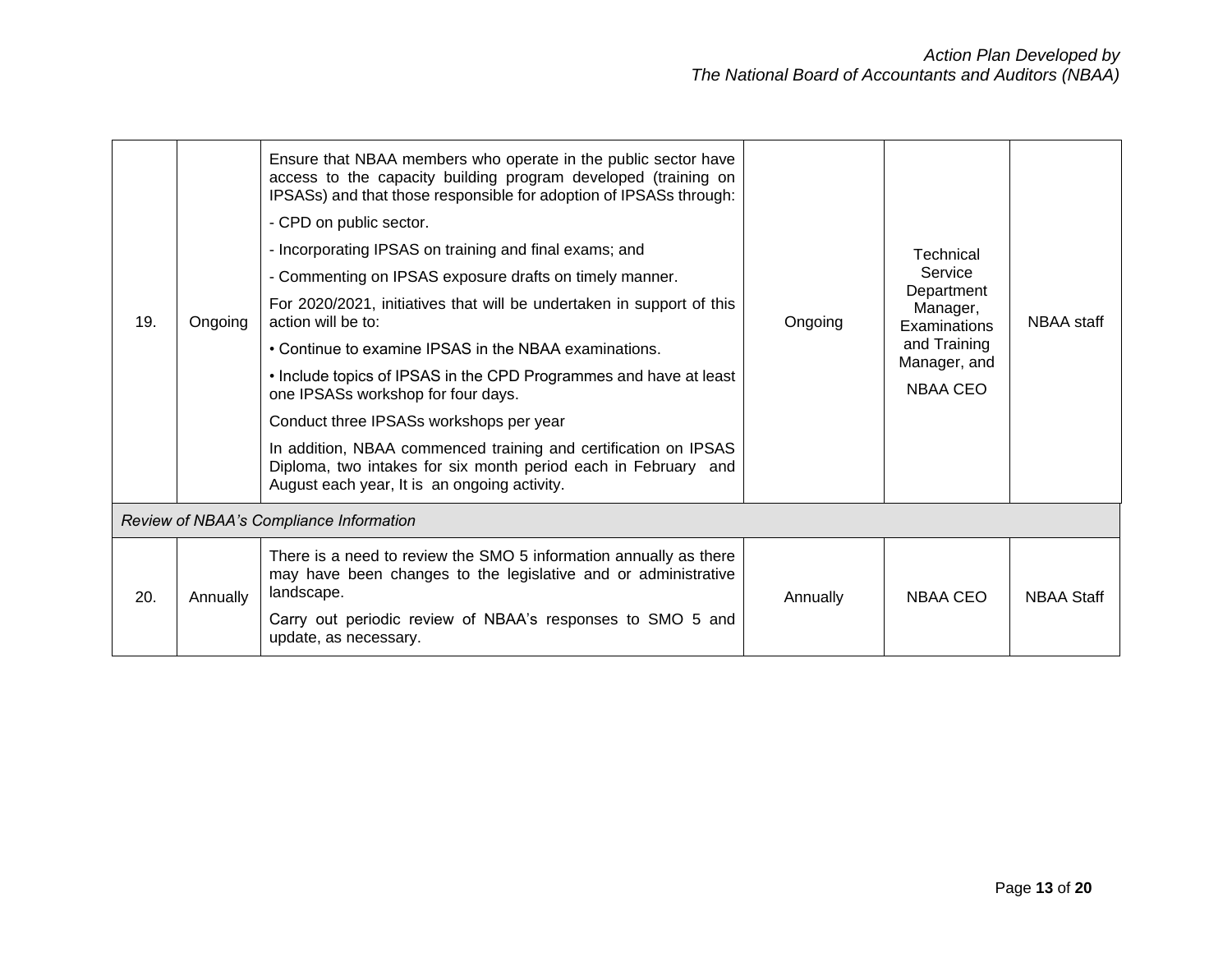## Action Plan Subject:<br>
Action Plan Objective:<br>
Continue to use best endeavors and<br>
Subset of the Continue to use best endeavors and<br>
Subset of the Continue to use best endeavors and<br>
Subset of the Continue to use best endea Continue to use best endeavors and further improve NBAA's investigation and disciplinary system

Under Sec. 21, 22 & 23 of the Accountants and Auditors (Registration) Act, CAP 286 R.E 2002, NBAA is responsible for Investigation and Discipline (I&D) of professional accountants and has a Membership, Ethics and Compliance Committee (Disciplinary and Ethics Committee) to carry out the processes.

NBAA continues progressing further development of processes to meet the SMO 6, Investigation & Discipline requirements. NBAA will have more powers in terms of I&D in the new Act which is to be enacted by the Parliament in 2021.

For the years 2017 to 2019, four disciplinary cases have brought to the Committee.

| #   | <b>Start Date</b>                  | <b>Action</b>                                                                                                                                                                                                                                                        | <b>Completion</b><br>Date | <b>Responsibility</b>          | <b>Resources</b>  |  |  |  |  |
|-----|------------------------------------|----------------------------------------------------------------------------------------------------------------------------------------------------------------------------------------------------------------------------------------------------------------------|---------------------------|--------------------------------|-------------------|--|--|--|--|
|     | Strengthening the I & D Program    |                                                                                                                                                                                                                                                                      |                           |                                |                   |  |  |  |  |
| 21. | <b>July 2021</b>                   | Implement necessary actions to update and<br>strengthen I&D programmes in Tanzania.<br>This will require capacity building in terms of<br>recruitment and training of staff with necessary<br>I&D qualifications and experience.                                     | June 2022                 | <b>NBAA CEO</b>                | NBAA staff        |  |  |  |  |
| 22. | <b>July 2021</b>                   | Seek for strategic alliance or partnership and<br>donor assistance to ensure that I&D program is<br>implemented effective in Tanzania.                                                                                                                               | June 2022                 | NBAA CEO                       | <b>NBAA Staff</b> |  |  |  |  |
|     | <b>Maintaining Ongoing Process</b> |                                                                                                                                                                                                                                                                      |                           |                                |                   |  |  |  |  |
| 23. | Ongoing                            | Create public awareness program of I&D process<br>through the NBAA website, publications and CPD<br>programs and encourage the public to use the<br>encourage accountability<br>process to<br>and<br>members<br>professionalism<br>the<br>0f<br>among<br>profession. | Ongoing                   | NBAA CEO / Legal<br>Department | NBAA staff        |  |  |  |  |
| 24. | Ongoing                            | Continue to use best endeavors to ensure that<br>I&D program is effective and that it is updated to<br>address all the SMO 6 requirements.                                                                                                                           | Ongoing                   | NBAA CEO                       | <b>NBAA Staff</b> |  |  |  |  |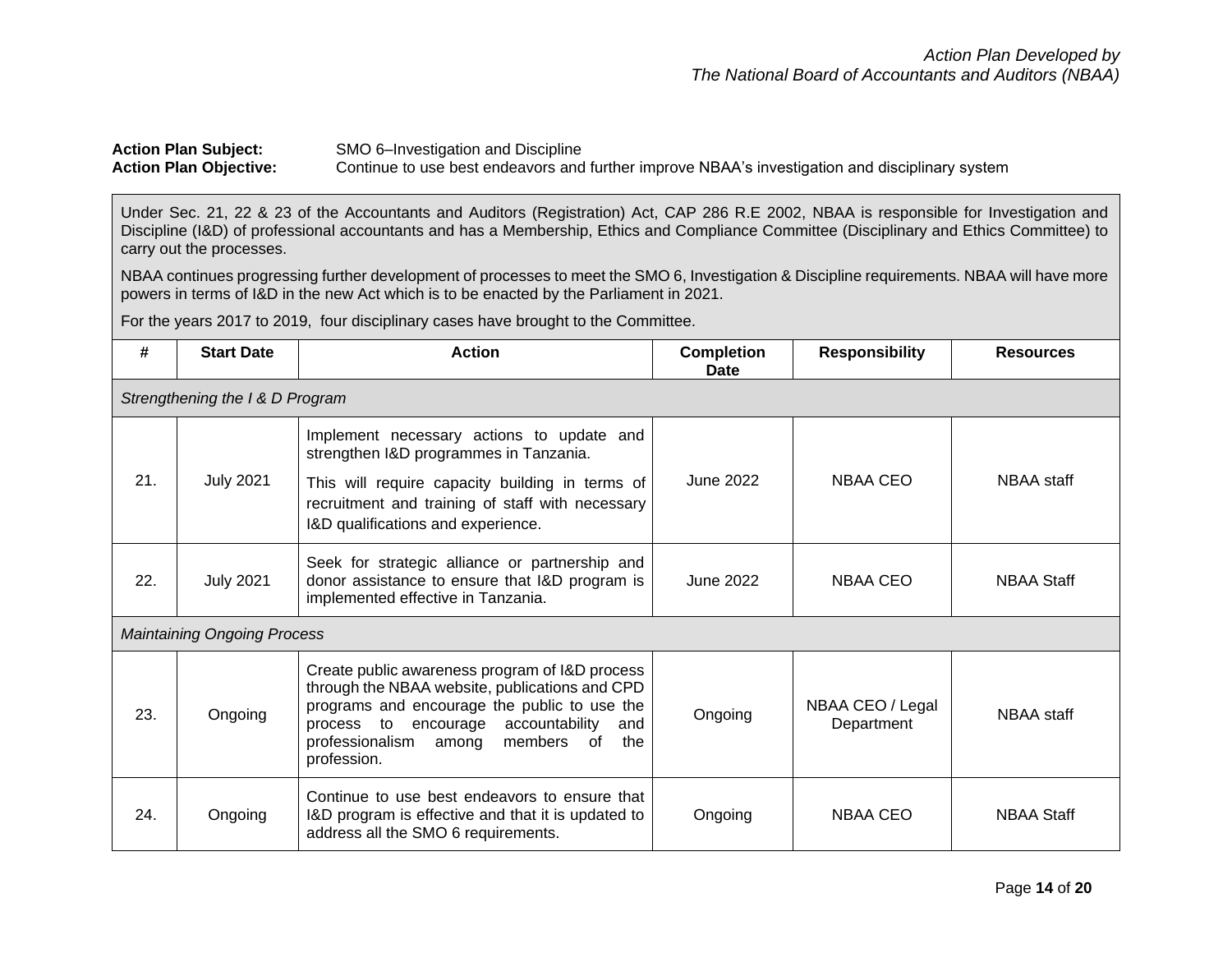| Review of NBAA's Compliance Information |          |                                                                                                                                                                                                                                          |          |          |                   |  |  |  |
|-----------------------------------------|----------|------------------------------------------------------------------------------------------------------------------------------------------------------------------------------------------------------------------------------------------|----------|----------|-------------------|--|--|--|
| 25.                                     | Annually | There is a need to review the SMO 6 information<br>annually as there may have been changes to the<br>legislative and or administrative landscape.<br>Carry out periodic review of NBAA's responses to<br>SMO 6 and update, as necessary. | Annually | NBAA CEO | <b>NBAA Staff</b> |  |  |  |

# **Main Requirements of SMO 6**

| <b>Requirements</b>                                                                                                                                                    | Υ | N | <b>Partially</b> | <b>Comments</b>                                     |
|------------------------------------------------------------------------------------------------------------------------------------------------------------------------|---|---|------------------|-----------------------------------------------------|
| <b>Scope of the System</b><br>1. A system of investigation, discipline and<br>for<br>the<br>accountancy<br>appeals<br>exists<br>profession. The system is operational. | Y |   |                  |                                                     |
| Information about the types of misconduct<br>2.<br>which may bring about investigative actions is<br>publicly available.                                               | Υ |   |                  |                                                     |
| <b>Initiation of Proceedings</b><br>"complaints-based"<br>Both<br>3.<br>a<br>and<br>an<br>"information-based" approach are adopted.                                    | Υ |   |                  |                                                     |
| Link with the results of QA reviews has been<br>4.<br>established.                                                                                                     | Y |   |                  |                                                     |
| <b>Investigative Process</b><br>A committee or similar body exists for<br>5.<br>performing investigations.                                                             | Υ |   |                  | Investigations are performed by the Committee only. |
| Members of a committee are independent of<br>6.<br>the subject of the investigation and other<br>related parties.                                                      | Y |   |                  |                                                     |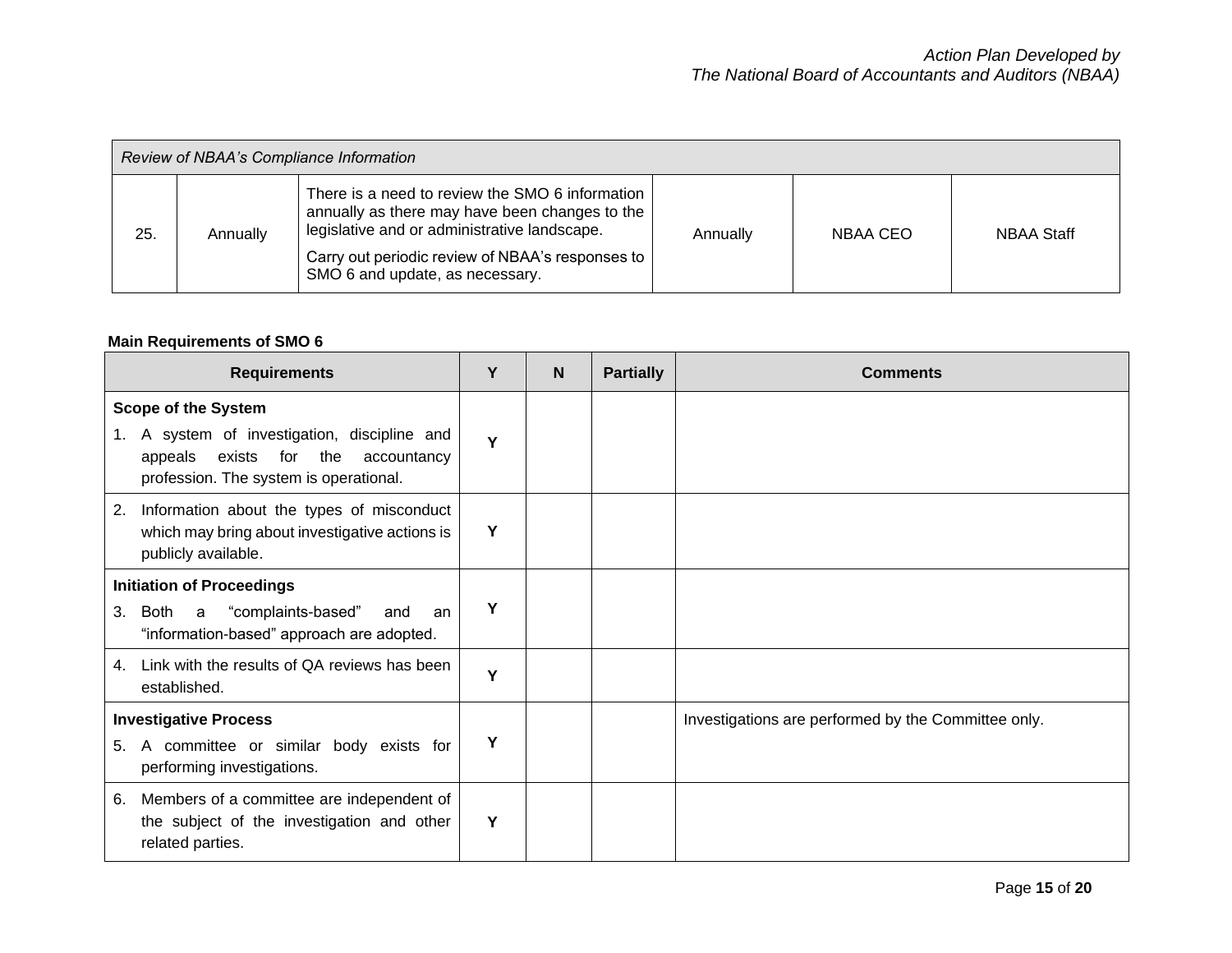| <b>Requirements</b>                                                                                                                                                                                                                                            | Y | $\mathsf{N}$ | <b>Partially</b> | <b>Comments</b>                      |
|----------------------------------------------------------------------------------------------------------------------------------------------------------------------------------------------------------------------------------------------------------------|---|--------------|------------------|--------------------------------------|
| <b>Disciplinary Process</b><br>7. A separate disciplinary committee/entity<br>exists to make disciplinary decisions on<br>referrals from the investigation committee.                                                                                          |   | N            |                  |                                      |
| Members of the committee/entity include<br>8.<br>professional accountants as well as non-<br>accountants.                                                                                                                                                      |   | N            |                  | Only comprised of NBAA Board members |
| The tribunal exhibits independence of the<br>9.<br>subject of the investigation and other related<br>parties.                                                                                                                                                  |   | N            |                  |                                      |
| <b>Sanctions</b>                                                                                                                                                                                                                                               |   |              |                  |                                      |
| 10. The disciplinary system allows imposing an<br>extensive range of penalties. It is particularly<br>important to include (a) loss of professional<br>designation; (b) restriction and removal of<br>practicing rights; and (c) exclusion from<br>membership. | Υ |              |                  |                                      |
| <b>Rights of Representation and Appeal</b>                                                                                                                                                                                                                     |   |              |                  |                                      |
| 11. A third appeals body exists which is separate<br>from both the disciplinary committee and<br>investigative committee.                                                                                                                                      | Y |              |                  |                                      |
| <b>Administrative Processes</b><br>12. Timeframe targets for disposal of all cases<br>are set.                                                                                                                                                                 | Υ |              |                  |                                      |
| 13. Tracking mechanisms to monitor progress in<br>investigation and discipline and related<br>procedures are established.                                                                                                                                      | Y |              |                  |                                      |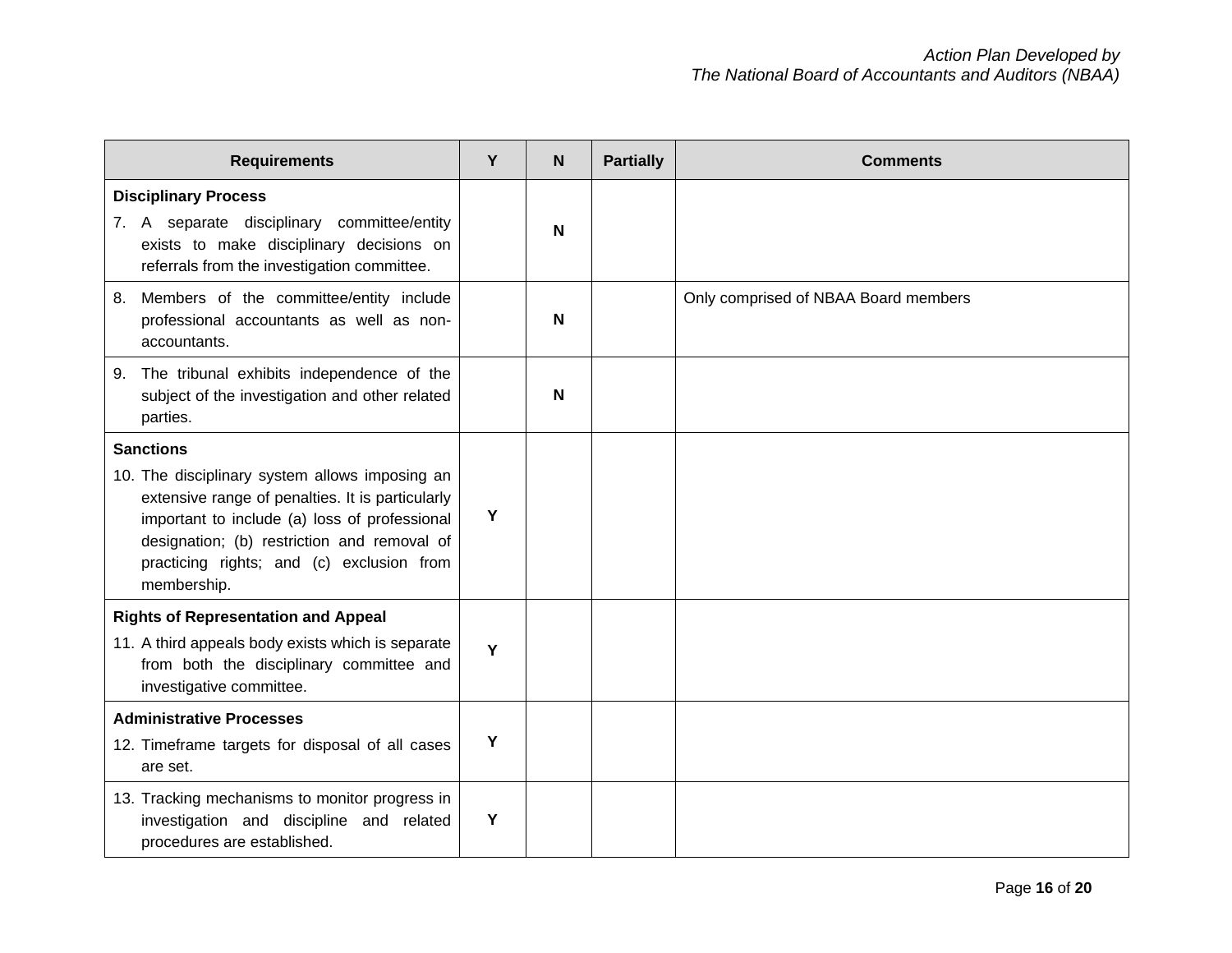| <b>Requirements</b>                                                                                                                                                                      | Y | N | <b>Partially</b> | <b>Comments</b> |
|------------------------------------------------------------------------------------------------------------------------------------------------------------------------------------------|---|---|------------------|-----------------|
| 14. Records of investigations and disciplinary<br>processes are established.                                                                                                             | Y |   |                  |                 |
| <b>Public Interest Considerations</b><br>15. Activities are supported to ensure that the<br>public is aware that an investigative and<br>disciplinary system exists in the jurisdiction. | Y |   |                  |                 |
| 16. A process for the independent review of<br>complaints on which there was no follow-up<br>is established.                                                                             | Y |   |                  |                 |
| 17. The results of the<br>investigative<br>and<br>disciplinary proceedings are made available<br>to the public.                                                                          | Y |   |                  |                 |
| <b>Liaison with Outside Bodies</b>                                                                                                                                                       |   |   |                  |                 |
| 18. There is an appropriate process for liaison<br>with outside bodies on possible involvement<br>in serious crimes and offences.                                                        | Y |   |                  |                 |
| <b>Regular Review of Implementation and</b><br><b>Effectiveness</b>                                                                                                                      |   |   |                  |                 |
| 19. Regular review of implementation and<br>effectiveness of the system are performed,<br>and corrective actions are implemented.                                                        | Υ |   |                  |                 |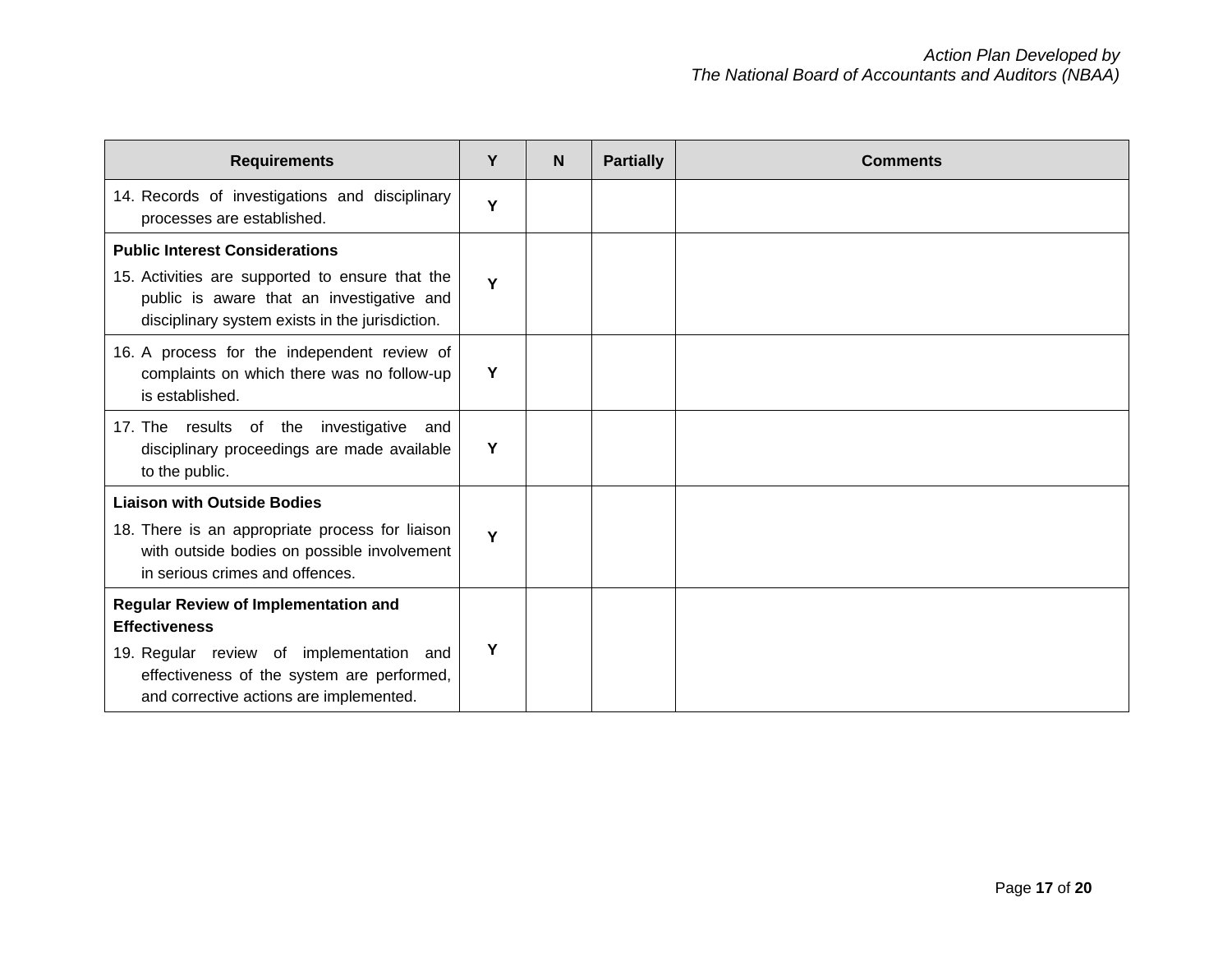#### Action Plan Subject: SMO 7–International Financial Reporting Standards and Other Pronouncements Issued by the IASB<br>Action Plan Objective: Continue to use best endeavors to maintain and continuously improve an ongoing progr Continue to use best endeavors to maintain and continuously improve an ongoing program for adoption and implementation of IFRS

Under Sec. 4 (e) of the Accountants and Auditors (Registration) Act, CAP 286 R.E 2002, NBAA is the legally mandated accounting standardsetter in Tanzania. Tanzania adopted the International Financial Reporting Standards (IFRSs) and IFRSs for SMEs on a wholesale basis with effect from July 1, 2004 and January 1, 2010, respectively. IFRSs are the financial reporting standards that must be applied in Tanzania.

| #   | <b>Start Date</b>                  | <b>Action</b>                                                                                                                                                                                                                                                              | <b>Completion</b><br>Date | <b>Responsibility</b>                                             | <b>Resources</b> |
|-----|------------------------------------|----------------------------------------------------------------------------------------------------------------------------------------------------------------------------------------------------------------------------------------------------------------------------|---------------------------|-------------------------------------------------------------------|------------------|
|     | <b>Maintaining Ongoing Process</b> |                                                                                                                                                                                                                                                                            |                           |                                                                   |                  |
| 26. | Ongoing                            | Communicates<br>International<br>Accounting<br>Standards Board (IASB) exposure drafts to NBAA<br>members and other key stakeholders for<br>comments on a timely manner.                                                                                                    | Ongoing                   | <b>Technical Service</b><br>Department<br>Manager and NBAA<br>CEO | NBAA staff       |
| 27. | Ongoing                            | Continue to ensure that new pronouncements<br>from IASB are included in professional training<br>programs and final assessments. The NBAA<br>Governing Board is responsible to make changes<br>in standards, if any, or allowed by the standards<br>themselves as options. | Ongoing                   | <b>Technical Service</b><br>Department<br>Manager and NBAA<br>CEO | NBAA staff       |